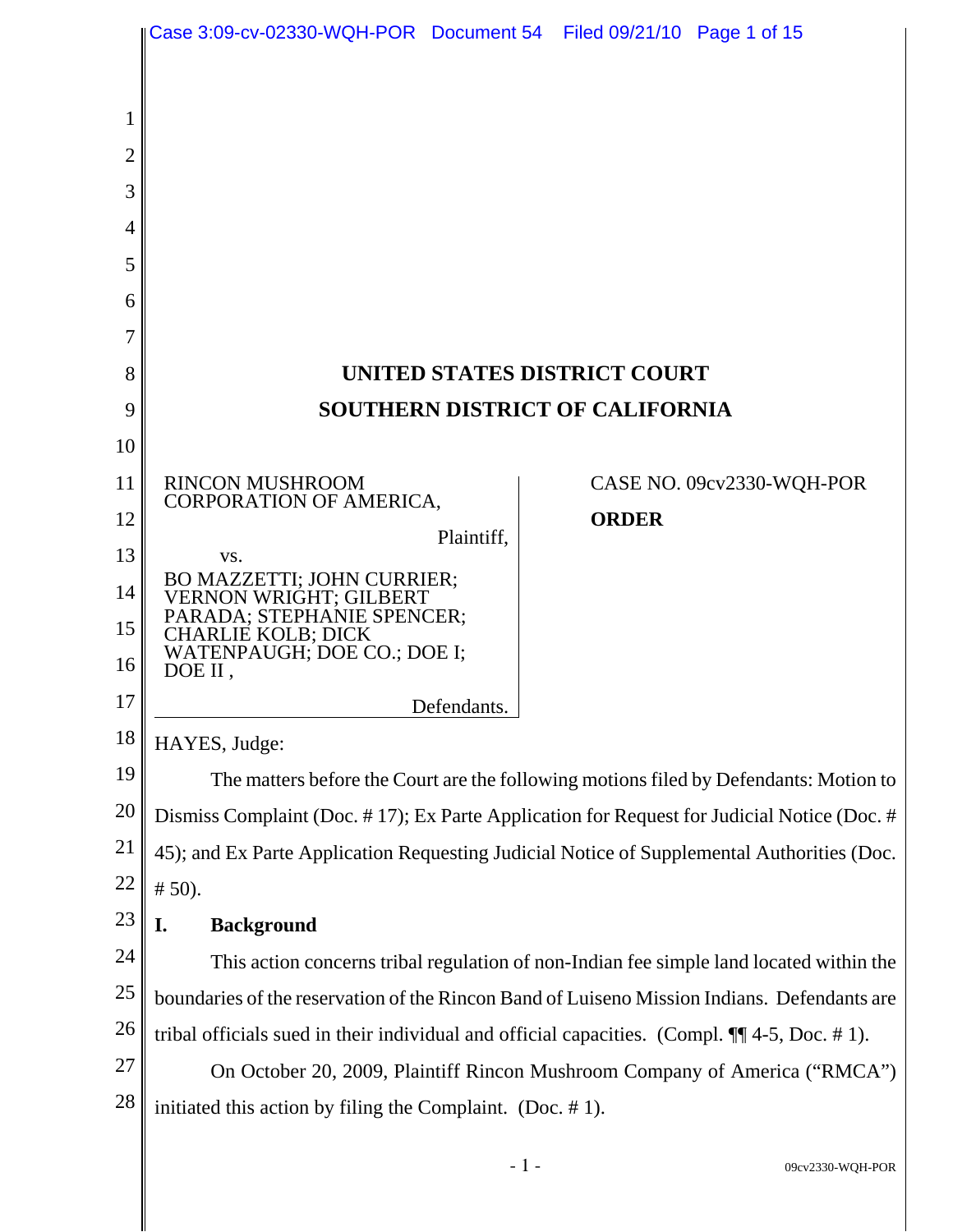1

#### **A. Allegations of the Complaint**

2 3 4 5 6 7 8 9 10 11 12 13 In 1982, Plaintiff, a non-Indian corporation, purchased from a non-Indian five acres of land within the exterior boundary of the Rincon Tribal Reservation. *Id*. ¶ 9. In 1960, the property was "allotted and conveyed out of Tribal ownership," and since that time, "the property continuously has been, and now remains, non-Indian fee land." *Id*. (quotation omitted). Plaintiff owned the land in fee simple until 1999, when it sold the land to Marvin Donius, also a non-Indian. *Id.* ¶ 11. Plaintiff "receiv[ed] as partial consideration ... a promissory note in a substantial amount, together with a 'carry-back' deed of trust." *Id.* Donius and Plaintiff used the land as a "non-tribal mixed use commercial facility," leasing parts of the land to various other businesses and residents, and grew mushrooms as well as other produce themselves. *Id.* at ¶ 13. "The property is located in an 'open' part of the Rincon Reservation, across a major San Diego County highway ... from the Rincon Tribe's public casino." *Id*. ¶ 10.

14 15 16 17 18 19 20 21 22 23 24 25 26 27 28 On March 15, 1960, the Rincon Tribe enacted Articles of Association, which state that the "Rincon Tribal Business Committee ... shall have jurisdiction over the lands within the boundaries of the Rincon Reservation." *Id*. ¶ 19. "In ... April 2007, ... the Rincon Tribe enacted a Tribal Environmental Policy Ordinance that ... purportedly placed under the governmental jurisdiction of the Tribe the subject parcel, on the asserted basis that the Tribe's regulatory authority extended to and included all land within the exterior boundaries of the Rincon Reservation." *Id*. ¶ 20 (quotations omitted). "[T]he Rincon Tribe enacted an Environmental Enforcement Code that as revised on or about July 10, 2007 purported to extend tribal environmental regulatory authority over and as to [the] subject property, on the basis of the Tribe's claim of such authority over all lands within the exterior boundaries of the Rincon Indian Reservation." *Id*. ¶ 21 (quotations omitted). "On ... September 30, 2008, these defendants caused the Rincon Tribe to enact a Tribal Court Jurisdiction Ordinance that purported to claim regulatory as well as *in personam* and subject matter adjudicative jurisdiction over non-tribal member plaintiff, non-tribal member Donius, and as to subject nontribal fee property, ... and also purports to extend the Tribe's Territorial Jurisdiction over any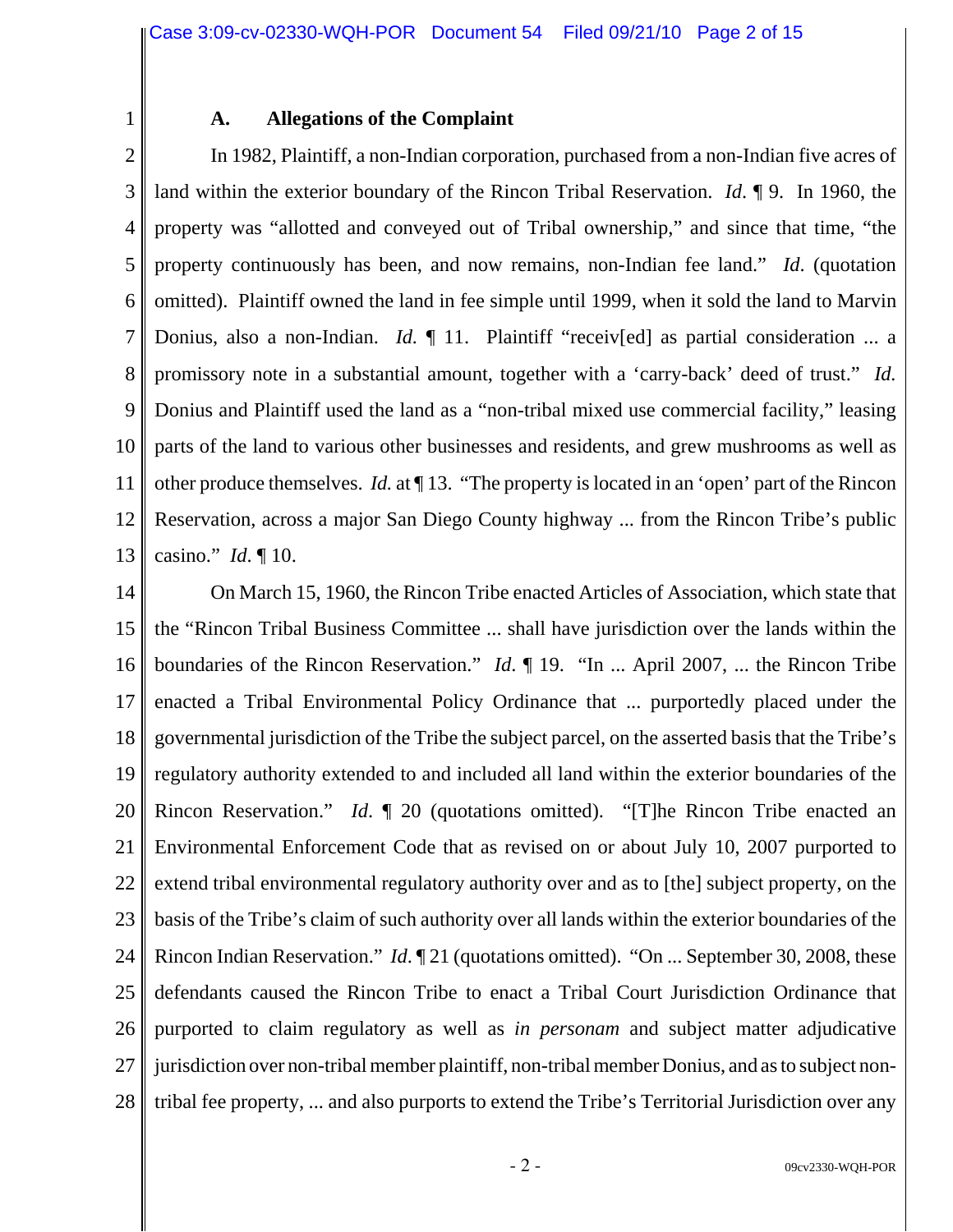1 2 fee lands within the external boundaries of the Rincon Reservation...." *Id*. ¶ 22 (quotations omitted).

3 4 5 6 7 8 9 10 11 12 The first count of the Complaint seeks a judicial declaration that "any prospective or future actual or attempted enforcement by these defendants of" the above-referenced Articles of Association, Tribal Environmental Policy Ordinance, Environmental Enforcement Code, and Tribal Court Jurisdiction Ordinance is "facially unconstitutional, unconstitutional as applied, and/or illegal, and/or entirely unenforceable, pursuant to applicable provisions of federal and California law, both with respect to plaintiff as well as concerning subject property." *Id*. ¶ 23(a). "[P]laintiff contends that this Court should find, declare and adjudge that neither the Rincon Tribe nor the above-named Tribal defendants presently have, nor in the future could as a matter of law have, any regulatory or adjudicative authority of any nature whatever over or as to plaintiff and/or over or as to subject property...." *Id*. [23(d).

13 14 15 16 17 The second count of the Complaint seeks the issuance of "a mandatory injunction requiring and ordering that the above-named Tribal defendants desist and refrain from any further actual or attempted enforcement, prospectively and in the future, of any and all purported Rincon Tribe regulatory or adjudicative authority over or as to plaintiff and/or over or as to subject property." *Id*. ¶ 29.

18 19 20 21 22 23 24 25 26 27 28 "[A]t least four years ago, and continuing to the present date, the Rincon Tribe ... and from time to time the Tribal defendants ... have devised, and have attempted to implement and effectuate, a plan ... to acquire ... 'on the cheap' [Plaintiff's] five-acre parcel." *Id*. ¶ 14. The plan "has included various efforts by these defendants to diminish and depreciate the value of [the] subject property." *Id*. ¶ 15. In December 2005 and January 2006, "defendants embarked upon successful efforts to 'chill' and ultimately kill a proposed purchase of subject property by FF Realty, LLC–a purchase which would have been consummated but for defendants' action." *Id*. ¶ 46. Following an October 2007 wildfire which damaged the subject property along with other properties on the reservation, "defendants, in an effort to persuade [San Diego Gas & Electric] not to re-energize the property ..., falsely represented that there was no 'easement for electrical service' on the property, such easement being required to allow re-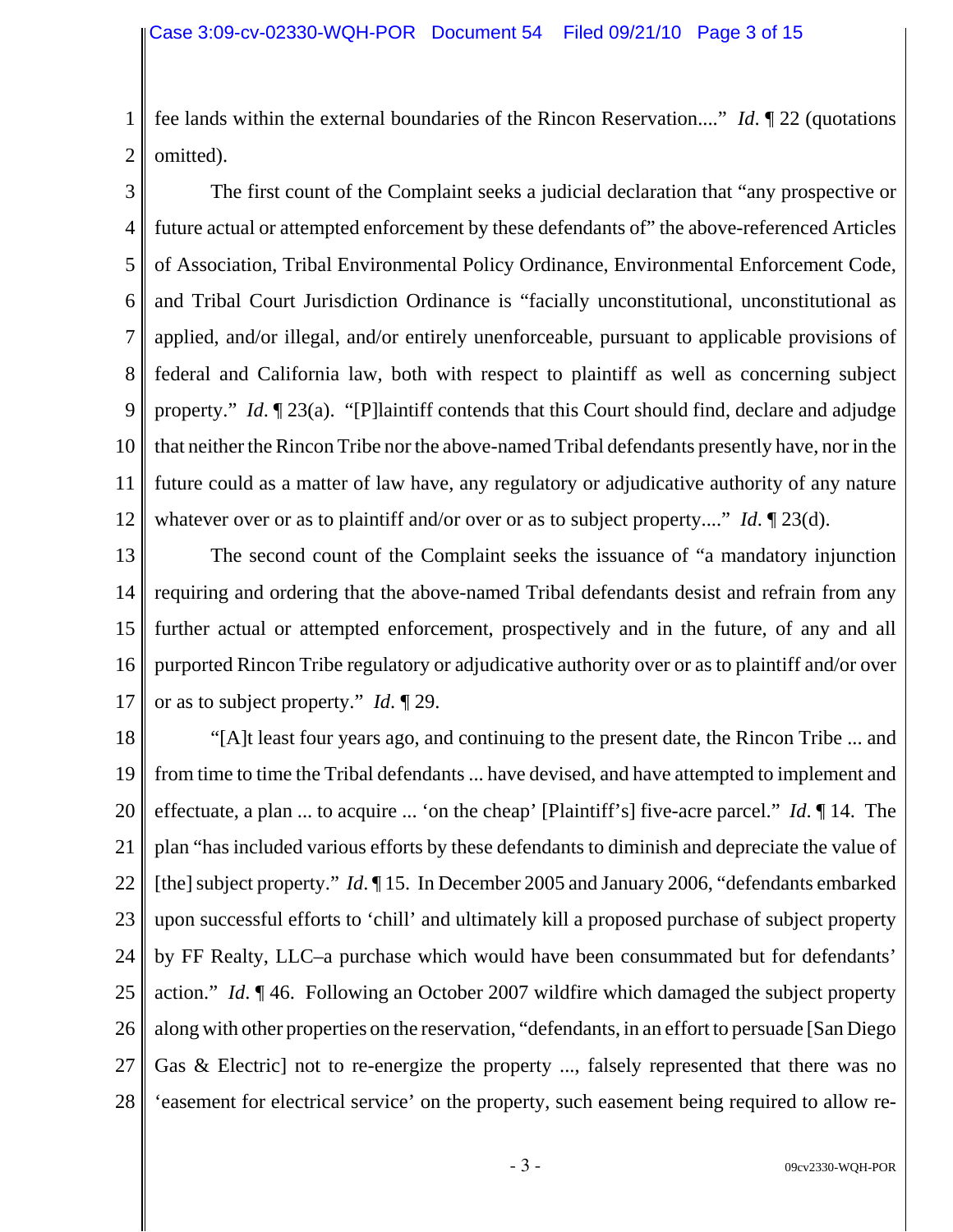1 2 3 4 5 6 7 8 9 10 11 12 13 energization." *Id*. ¶ 49(b). On December 29, 2007, "defendants attempted to prevent a 'cleanup' of those portions of the five-acre parcel destroyed by the [October 2007] fire ... by ordering employees and representatives of ... a contractor for the County of San Diego to cease work and leave the property." *Id*. ¶ 49(c). By letter dated January 14, 2008, Defendants "falsely represented" to the California Highway Patrol, the AAA Auto Club of Southern California, and a firm known as "Automotive Specialists," that "land use [of the subject property] is under the jurisdiction of the Rincon Band, and that such purported jurisdiction was exclusive," and that Donius was "operating as an unauthorized business and may violate federal and tribal law." *Id*. ¶ 49(d)-(f). Defendants made similar "misrepresentations" other times during 2008 in letters to other entities, including the United States Environmental Protection Agency and San Diego Gas & Electric. *Id*. ¶ 49(g); *see generally id*. ¶ 49. Defendant's actions have prevented Donius from using the property and Donius has therefore stopped paying Plaintiff money it is owed from the sale of the land. *Id.* at ¶ 34.

14 15 16 17 18 19 20 The Complaint alleges ten counts seeking monetary relief: (1) intentional interference with contract; (2) intentional interference with advantageous economic relationship; (3) conspiracy to intentionally interfere with contract; (4) conspiracy to intentionally interfere with advantageous economic relationship; (5) conspiracy to deprive plaintiff of equal protection and equal privileges and immunities under 42 U.S.C. § 1985(3); (6) civil RICO; (7) civil RICO conspiracy; (8) negligent interference with contract; (9) negligent interference with advantageous economic relationship; and (10) violation of 42 U.S.C. § 1983.

21

## **B. Procedural History**

22 23 24 25 26 27 28 On December 11, 2009, Defendants filed the Motion to Dismiss pursuant to Federal Rules of Civil Procedure 12(b)(1), 12(b)(2), and 12(b)(7). (Doc. # 17). On March 25, 2010, the Court heard oral argument on the motion. (Doc. # 31). On December 11, 2009, January 28, 2010, April 7, 2010, September 1, 2010 and September 3, 2010, Defendants filed evidence in support of the Motion to Dismiss. (Doc. # 17, 28, 33-34, 45-50, 52). On January 11, 2010, March 31, 2010 and September 14, 2010, Plaintiff filed evidence in opposition to the Motion to Dismiss. (Doc. # 21, 25, 32, 53).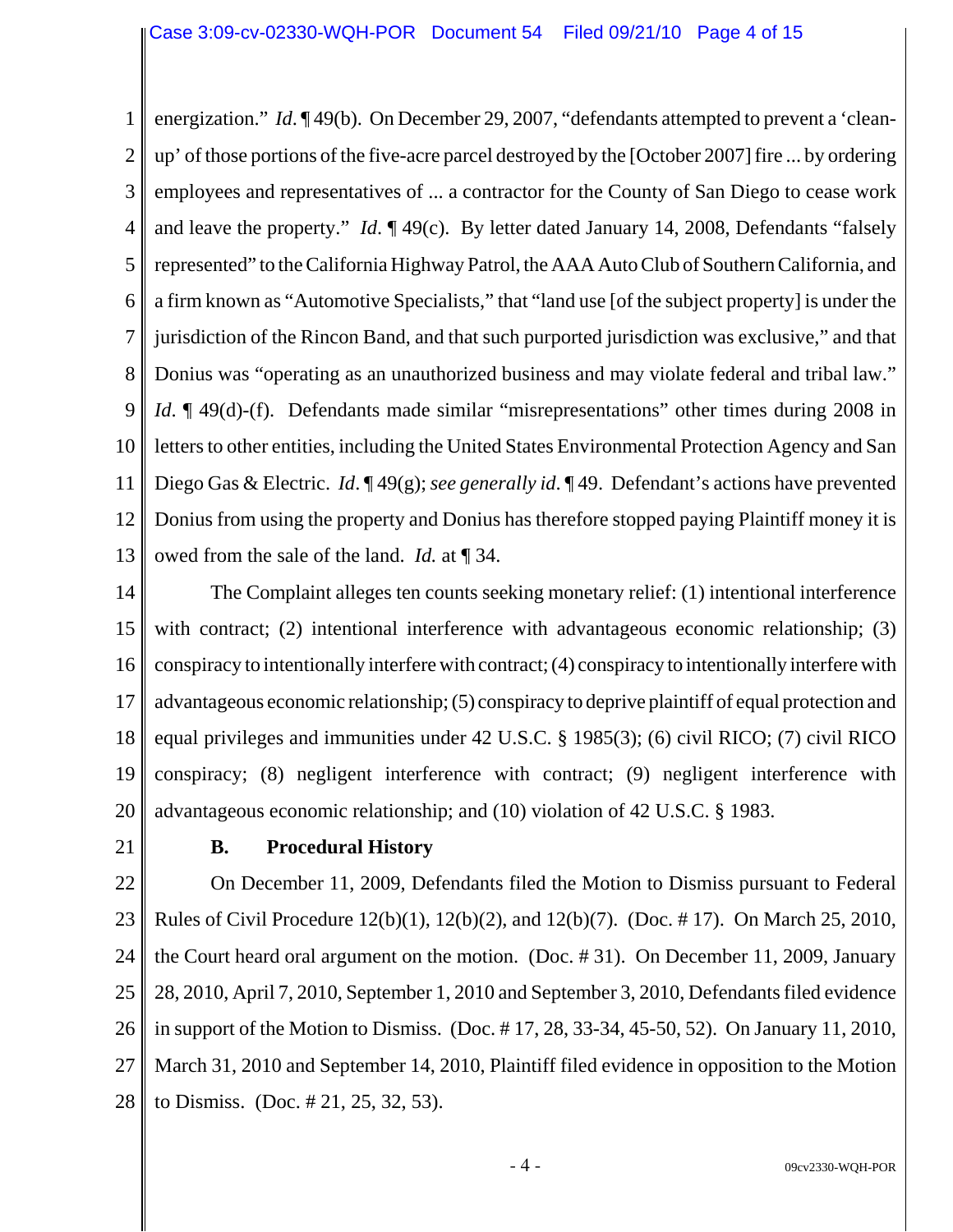#### 1 **II. Standing**

On April 9, 2010, the Court issued an Order which stated:

On March 25, 2010, at oral argument on Defendants' Motion to Dismiss, both parties asserted that Donius assigned his right to sue to RCMA. However, as Plaintiff conceded, nothing in the record before this Court establishes that Donius assigned this right to RCMA. On the record before this Court it is not clear that Plaintiff has standing to pursue its claims on behalf of Donius. If the plaintiff before a federal court lacks standing to pursue its claims, the court lacks jurisdiction to proceed. A party invoking the federal court's jurisdiction has the burden of proving the actual existence of subject matter jurisdiction. RCMA is therefore ORDERED TO SHOW cause why this case should not be dismissed for lack of standing.

8

2

3

4

5

6

7

(Doc. # 35 at 1-2 (citations omitted)).

9 10 11 12 13 14 15 16 17 18 19 20 On April 16, 2010, Plaintiff filed the declaration of Nicholas Litchin, Plaintiff's president. (Doc. # 37-38). Litchin states that Plaintiff sold the land at issue to Donius in August of 1999 in exchange for "a promissory note in a substantial amount coupled with a 'carry-back' deed of trust." (Doc. # 37 at 2). The deed is attached to the declaration as Exhibit A. Litchin states that Donius timely made his payments on the promissory note until October 2006. *Id.* at 2-3. Litchin states that the Tribe began asserting regulatory jurisdiction over the property in 2005, which prevented Donius from selling the land for \$1.9 million to a developer. *Id.* at 3. Litchin states that Donius has been unable to operate his business since 2006 due to Defendants' actions and has made no payments to Plaintiff since October 23, 2006. *Id.* Litchin states that Donius owes Plaintiff \$527,719.00 on the promissory note. *Id.* at 4. Litchin states that Plaintiff has agreed to forego foreclosure and waive a balloon payment which would otherwise have been due on December 10, 2006 in exchange for Donius's cooperation in the litigation and assignment of the proceeds of the litigation to Plaintiff. *Id.* at 4-5.

28

Plaintiff also submitted the declaration of Donius. (Doc. # 25). Donius states that the property at issue was damaged by a wildfire in October of 2007. *Id.* at 3. After the fire, Donius states that Defendants prevented the San Diego County Department of Public Works from cleaning up the damage to the property by standing in front of their equipment and asserting to the crew that Defendants had the authority to bar them from the site. *Id.* Donius states that Defendants have prevented San Diego Gas & Electric from restoring power to the property by asserting that the Tribe has regulatory jurisdiction over the property and falsely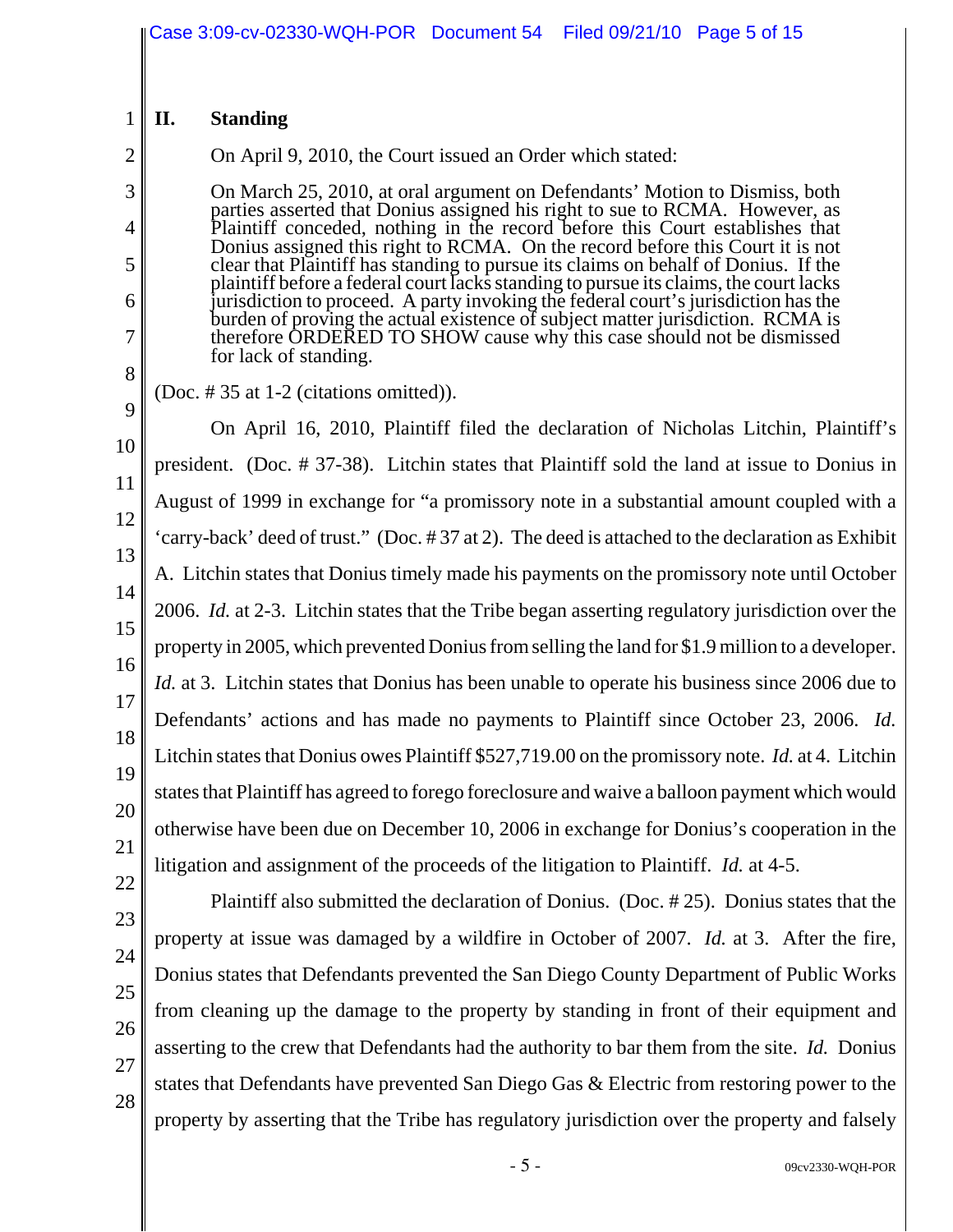1 2 3 stating that Donius' "use of electricity is unsafe." *Id.* at 7. Donius states that he cannot sell the property because "no purchaser will buy this property without a firm written assurance of the availability of electrical power to the property." *Id.* at 10.

4 5 6 7 8 9 10 11 12 13 14 15 16 17 18 19 Plaintiff contends that it has standing to challenge Defendants' regulatory actions "because plaintiff has sufficiently suffered economic injury ... that ... directly flows from and is a proximate result of the impairment and deprivation of plaintiff's legal right to use and financially benefit from subject real property by reason of tribal defendants' improper and wrongful acts." (Doc. # 38 at 3). On March 31, 2010, Defendants sent Plaintiff a Notice of Violations which lists ten violations of tribal zoning ordinances. (Doc. # 33 at 77-81). Plaintiff contends that this "recent action by the tribal defendants to prosecute alleged violations of tribal law on the property directly against plaintiff" has further injured Plaintiff, although Plaintiff concedes that standing is determined based on the facts as they existed at the time of filing. (Doc. # 38 at 5). Plaintiff contends that its injury was caused by Defendants because Donius and Plaintiff are the targets of regulatory action. *Id.* Plaintiff contends that the injury is redressable by this Court because a declaratory judgment would remove the barrier to Donius's activities. *Id.* at 9-10. Plaintiff contends that Donius's assignment of part of the proceeds of successful litigation or part of the sale proceeds from the land once the Tribe's regulatory jurisdiction over the land is adjudicated is sufficient, on its own, to give Plaintiff standing to pursue this litigation. *Id.* at 10-11.

20 21 22 23 24 25 26 27 28 Defendants contend that Plaintiff and Donius, who has filed a separate lawsuit before this Court, "are trying to pass the ball between them in order to manipulate a result where this Court has jurisdiction to hear the case while avoiding the requirement that tribal remedies be exhausted." (Doc. # 43 at 4-5). Defendants contend that Plaintiff "has failed to show any cognizable injury to a legally protected interest." *Id.* at 6. Defendants contend that the "postcomplaint issuance by the Rincon Environmental Department of Notice of Violations upon [Plaintiff] is of no consequence to the standing question herein." *Id.* at 8. Defendants contend that Plaintiff cannot establish redressability because Plaintiff cannot establish that preventing the Tribe from asserting regulatory jurisdiction over the land would enable Donius to sell or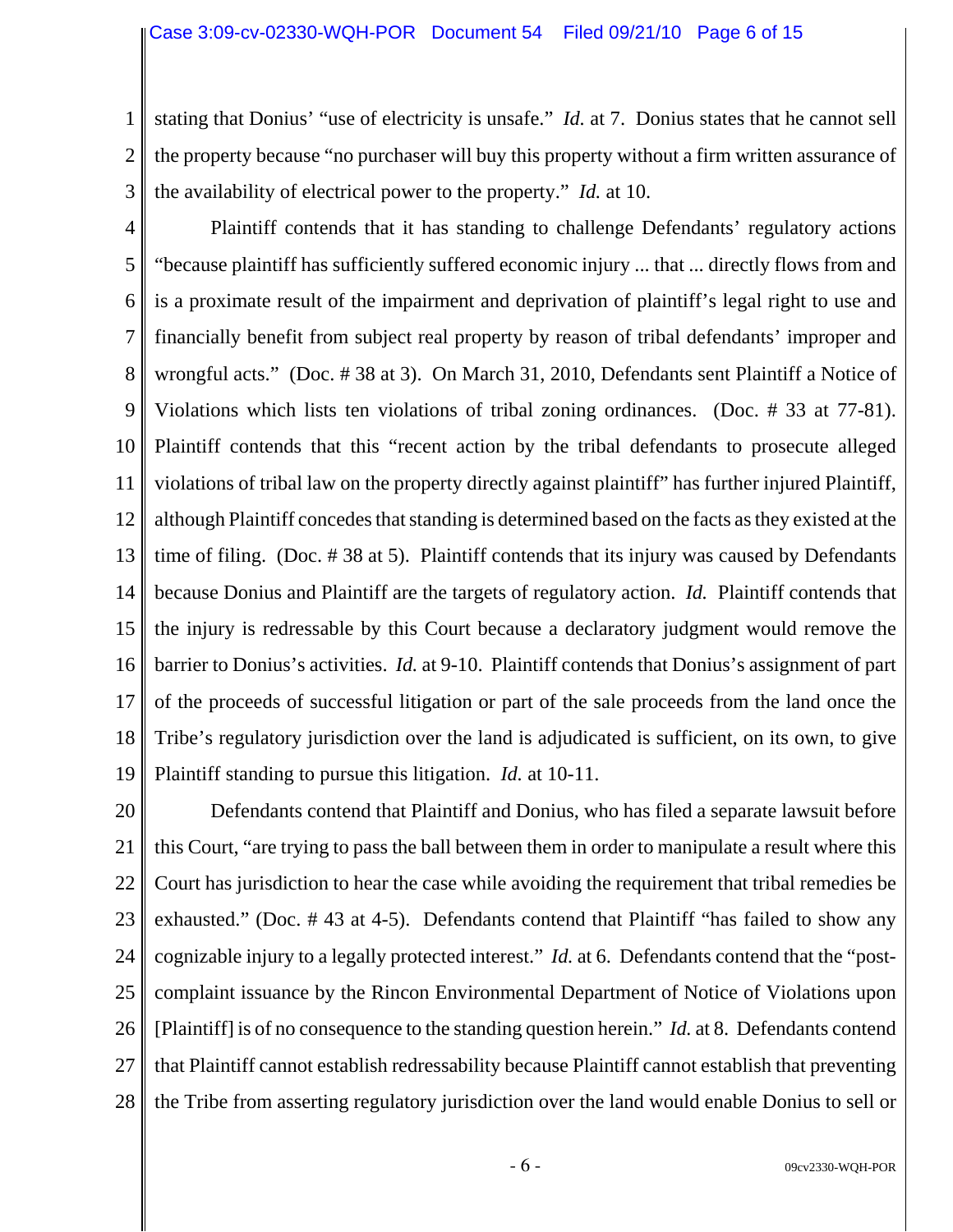|    | Case 3:09-cv-02330-WQH-POR  Document 54  Filed 09/21/10  Page 7 of 15                                                                                                                                                                          |  |  |
|----|------------------------------------------------------------------------------------------------------------------------------------------------------------------------------------------------------------------------------------------------|--|--|
|    |                                                                                                                                                                                                                                                |  |  |
| 1  | use the land. <i>Id.</i> at 12.                                                                                                                                                                                                                |  |  |
| 2  | Article III standing is a jurisdictional prerequisite which must be met before a federal                                                                                                                                                       |  |  |
| 3  | court may adjudicate a case. See Lujan v. Defenders of Wildlife, 504 U.S. 555, 560-61 (1992).                                                                                                                                                  |  |  |
| 4  | [T] he irreducible constitutional minimum of standing contains three elements.                                                                                                                                                                 |  |  |
| 5  | First, the plaintiff must have suffered an injury in fact—an invasion of a legally protected interest which is (a) concrete and particularized, and (b) actual or<br>imminent, not conjectural or hypothetical. Second, there must be a causal |  |  |
| 6  | connection between the injury and the conduct complained of—the injury has<br>to be fairly  traceable to the challenged action of the defendant, and not  the                                                                                  |  |  |
| 7  | result of the independent action of some third party not before the court. Third,<br>it must be likely, as opposed to merely speculative, that the injury will be                                                                              |  |  |
| 8  | redressed by a favorable decision.                                                                                                                                                                                                             |  |  |
| 9  | <i>Id.</i> (citations and internal quotation marks omitted). In essence, a plaintiff must establish a                                                                                                                                          |  |  |
| 10 | sufficient stake in the outcome of the litigation to justify the "invocation of federal-court"                                                                                                                                                 |  |  |
| 11 | jurisdiction." <i>Baker v. Carr</i> , 369 U.S. 186, 204 (1962).                                                                                                                                                                                |  |  |
| 12 | Plaintiff has established that it has suffered an "injury in fact," in that it has lost income                                                                                                                                                 |  |  |
| 13 | from payments on the promissory note it holds as a result of Donius's inability to use or sell                                                                                                                                                 |  |  |
| 14 | the property. Plaintiff's loss of income is both "concrete and particularized" and "actual" in                                                                                                                                                 |  |  |
| 15 | that Plaintiff has not received payments on the promissory note for over four years. In addition                                                                                                                                               |  |  |
| 16 | to the interest Plaintiff has in the land via the promissory note, due to Donius's default,                                                                                                                                                    |  |  |
|    | 17    Plaintiff has a right of possession of the property which it has agreed not to exercise in                                                                                                                                               |  |  |
| 18 | exchange for Donius's cooperation in the litigation and a share of the proceeds. Plaintiff has                                                                                                                                                 |  |  |
| 19 | established that there is a causal connection between the injury and Defendants' conduct.                                                                                                                                                      |  |  |
| 20 | Plaintiff has produced evidence that its loss of income is directly traceable to Defendants'                                                                                                                                                   |  |  |
| 21 | actions in asserting regulatory jurisdiction over the property and preventing San Diego Gas &                                                                                                                                                  |  |  |
| 22 | Electric from restoring power to the property. Plaintiff has established redressability. A                                                                                                                                                     |  |  |
| 23 | declaratory judgment from this Court in Plaintiff's favor would likely redress the situation by                                                                                                                                                |  |  |
| 24 | making clear that the Tribe lacks regulatory jurisdiction over the property. Such a declaratory                                                                                                                                                |  |  |
| 25 | judgment would allow Donius to use or sell the land, allowing him to pay off the promissory                                                                                                                                                    |  |  |
| 26 | note Plaintiff holds. Damages would redress Plaintiff's loss of income.                                                                                                                                                                        |  |  |
| 27 | The Court concludes that Plaintiff has satisfied the requirements to establish Article III                                                                                                                                                     |  |  |
| 28 | standing in this matter.                                                                                                                                                                                                                       |  |  |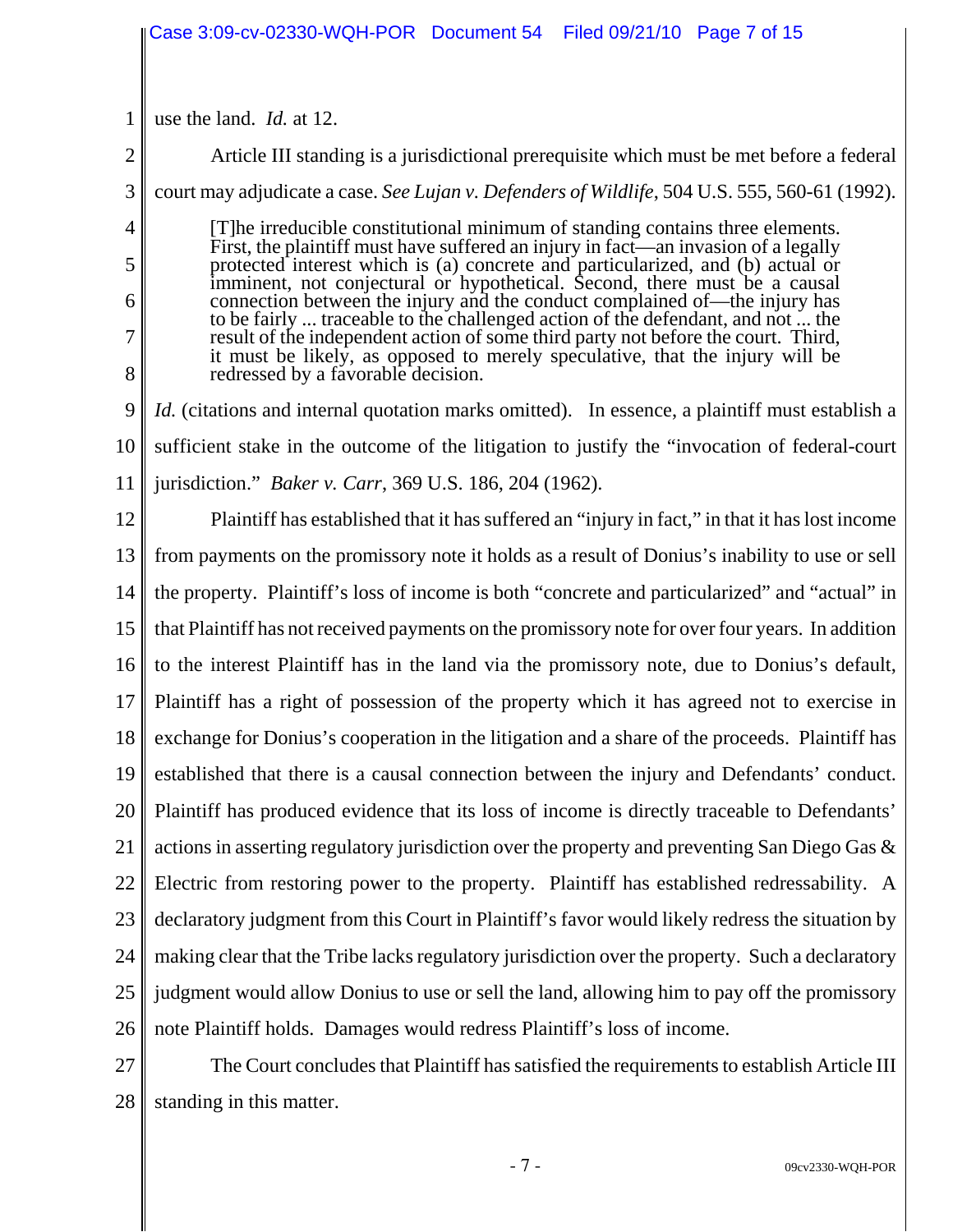### **III. Motion to Dismiss**

1

2 3 4 5 6 7 8 9 10 11 12 13 14 Defendants' Motion to Dismiss is brought pursuant to Federal Rules of Civil Procedure 12(b)(1) (lack of subject matter jurisdiction), 12(b)(2) (lack of personal jurisdiction), and 12(b)(7) (failure to join a party under Rule 19). (Doc. # 17). A Rule 12(b)(1) motion asserting lack of subject matter jurisdiction may be either a facial attack on the sufficiency of the pleadings or a factual attack on the basis for a court's jurisdiction. *See White v. Lee*, 227 F.3d 1214, 1242 (9th Cir. 2000). "In resolving a factual attack on jurisdiction, the district court may review evidence beyond the complaint without converting the motion to dismiss into a motion for summary judgment." *Safe Air v. Meyer*, 373 F.3d 1035, 1039 (9th Cir. 2004). "The court need not presume the truthfulness of the plaintiff's allegations." *Id.* (citing *White*, 227 F.3d at 1242). However, "[j]urisdictional finding of genuinely disputed facts is inappropriate when the jurisdictional issue and substantive issues are so intertwined that the question of jurisdiction is dependent on the resolution of factual issues going to the merits of an action." *Sun Valley Gasoline, Inc. v. Ernst Enters., Inc.*, 711 F.2d 138, 139 (9th Cir. 1983).

15 16 17 18 19 20 21 22 Motions pursuant to Federal Rule of Civil Procedure 12(b)(2) challenge personal jurisdiction. "When a defendant moves to dismiss for lack of personal jurisdiction, the plaintiff bears the burden of demonstrating that the court has jurisdiction over the defendant." *Pebble Beach Co. v. Caddy*, 453 F.3d 1151, 1154 (9th Cir. 2006). A plaintiff must "make only a prima facie showing of jurisdictional facts to withstand the motion to dismiss." *Id*. "[U]ncontroverted allegations in plaintiff's complaint must be taken as true, and conflicts between the facts contained in the parties' affidavits must be resolved in plaintiff's favor." *Brayton Purcell LLP v. Recordon & Recordon*, 606 F.3d 1124, 1127 (9th Cir. 2010).

23

### **A. Sovereign Immunity**

24 25 26 27 28 Defendants contend they are tribal officials "imbued with tribal sovereign immunity" which bars this suit. (Doc. #17-1 at 13). Defendants contend that all acts were taken in their official representative capacity and within their authority as tribal officials. Defendants contend that Plaintiff's suit is "clearly directed at influencing the behavior of Tribal officials and the Tribe" which is barred by sovereign immunity. *Id.* at 14. Defendants contend that the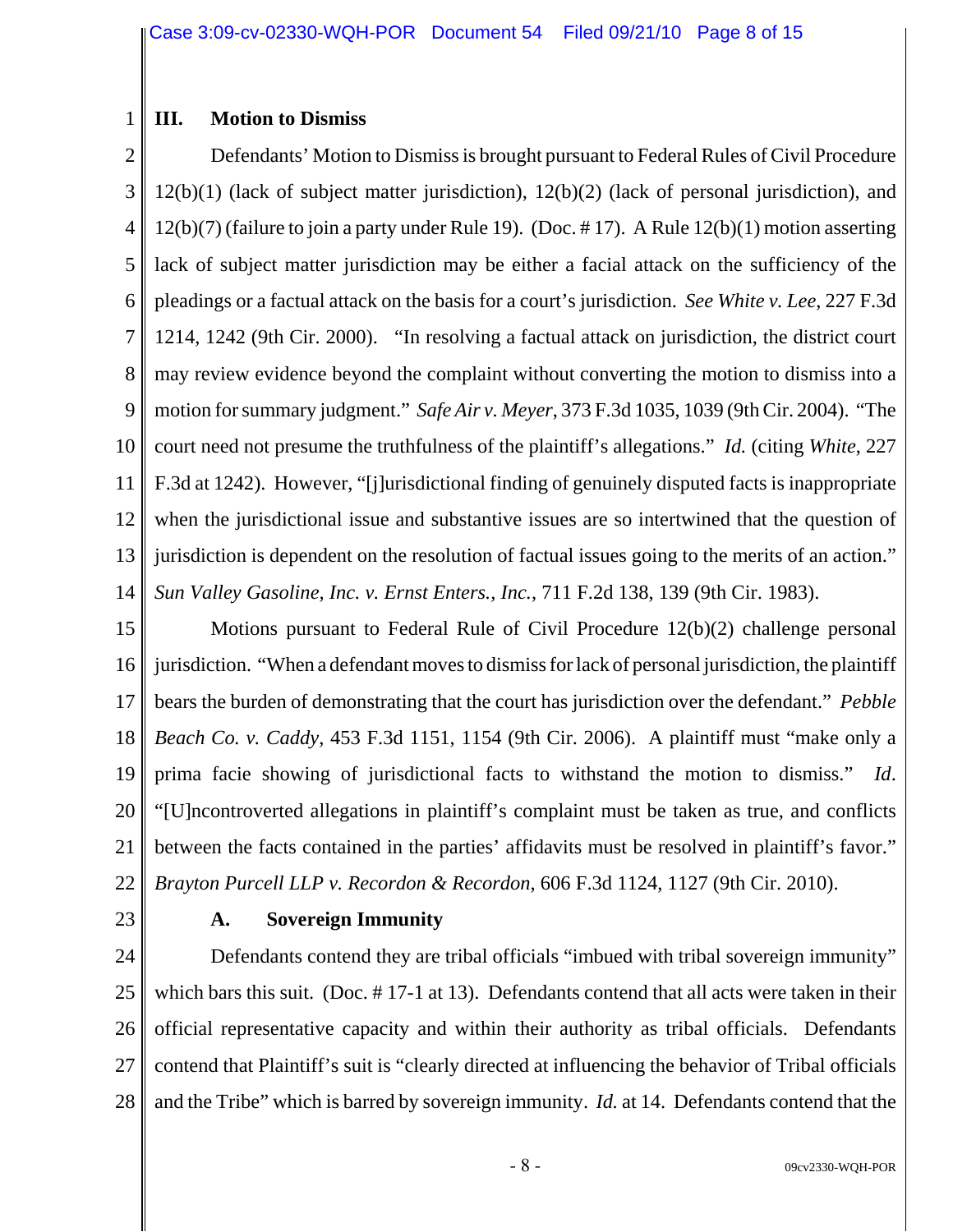1 2 3 County of San Diego has recognized that the Tribe has regulatory authority over the land at issue, so a ruling from this Court that Defendants acted *ultra vires* would create a regulatory void. *Id.* at 18.

4 5 6 7 8 Plaintiff contends that Defendants are not entitled to assert tribal sovereign immunity because the Tribe lacks regulatory jurisdiction over the land at issue, so all attempts to regulate the land exceed the scope of tribal authority and are *ultra vires*. (Doc. # 21 at 13-14). Plaintiff contends that allegations that Defendants acted "under an authority not validly conferred" in violation of federal law defeats sovereign immunity at the pleadings stage. *Id.* at 15-16.

9 10 11 12 13 14 15 16 17 "Non-Indians may bring a federal common law cause of action under 28 U.S.C. § 1331 to challenge tribal [] jurisdiction." *Elliot v. White Mountain Apache Tribal Court*, 566 F.3d 842, 846 (9th Cir. 2009). "Under the doctrine of *Ex Parte Young*, immunity does not extend to [tribal] officials acting pursuant to an allegedly unconstitutional statute." *Burlington Northern & Santa Fe Ry. Co. v. Vaughn*, 509 F.3d 1085, 1092 (9th Cir. 2007) (citing *Ex Parte Young*, 209 U.S. 123, 155-56 (1908)). "In determining whether *Ex Parte Young* is applicable to overcome the tribal officials' claim of immunity, the relevant inquiry is only whether [plaintiff] has alleged an ongoing violation of federal law and seeks prospective relief." *Id*. (citation omitted).

18 19 20 21 22 23 Plaintiff has adequately alleged that Defendants were acting pursuant to an invalid tribal ordinance which exceeds the scope of the Tribe's regulatory jurisdiction. The first two counts of the Complaint seek prospective relief. Accordingly, Defendants' motion to dismiss the first two counts of the Complaint based on sovereign immunity is denied.<sup>1</sup> See id.; see also *Burlington N. R.R. Co. v. Blackfeet Tribe*, 924 F.2d 899, 901 (9th Cir. 1991) ("[T]ribal sovereign immunity does not bar a suit for prospective relief against tribal officers allegedly

24

25 26 27 28 <sup>1</sup> Defendants contend that Plaintiff's claims in counts one and two are analogous to the claims asserted by the plaintiff in *Idaho v. Coeur d'Alene Tribe of Idaho*, 521 U.S. 261, 282 (1997) (holding that an exception to *Ex Parte Young* exists when the "suit is the functional equivalent of a quiet title action which implicates special [state] sovereignty interests"). Defendants have cited to no cases–and the Court is aware of none–which have applied the exception to *state* sovereign immunity announced in *Coeur d'Alene* to *tribal* sovereign immunity. *Cf. Duke Energy Trading & Marketing, L.L.C. v. Davis*, 267 F.3d 1042, 1054 n.8 (9th Cir. 2001) ("The extent to which *Coeur d'Alene* is limited to its particular and special circumstances cannot be overstated.) (quotation omitted).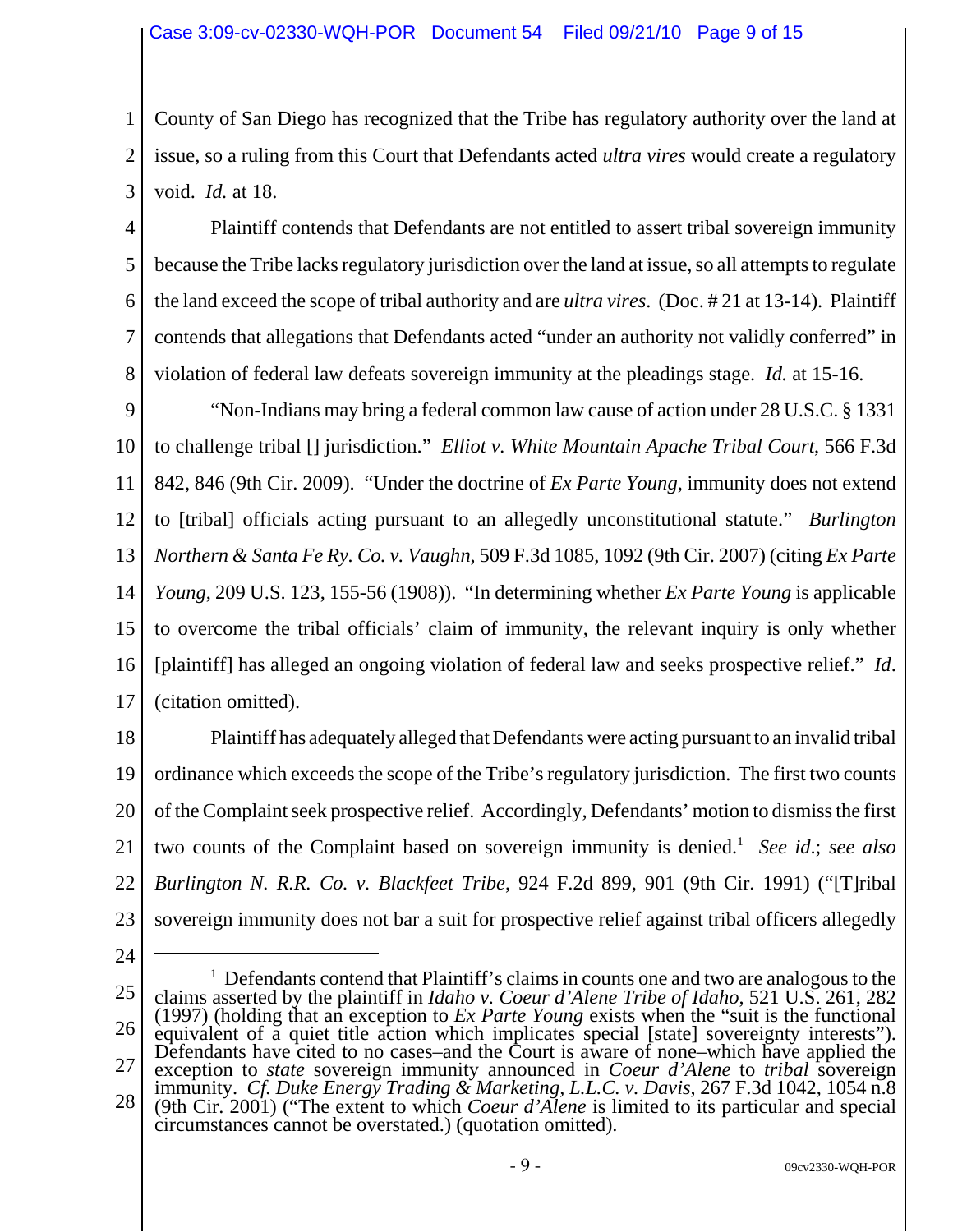1 2 3 4 5 6 7 acting in violation of federal law."), *overruled on other grounds by Big Horn County Elec. Coop., Inc. v. Adams*, 219 F.3d 944, 953 (9th Cir. 2000). Because the Court holds that Plaintiff must exhaust his tribal court remedies, *see infra*, the Court does not reach the issue of whether counts three through twelve of the Complaint (which seek monetary relief) should be dismissed based upon sovereign immunity. *Cf. Sharber v. Spirit Mountain Gaming*, 343 F.3d 974, 976 (9th Cir. 2003) ("[T]he tribal exhaustion requirement also applies to issues of tribal sovereign immunity....").

8

9

## **B. Exhaustion of Tribal Remedies**

# **1. Contentions of the Parties**

10 11 12 13 14 15 16 Defendants contend that Plaintiff was required to exhaust available tribal remedies before filing a federal court claim. (Doc. # 17 at 22-23). Defendants contend that the Tribe has jurisdiction to regulate Plaintiff's property under the "second *Montana* exception," because "[t]he presence of fire hazards on the Subject Property is a serious threat to the Tribe's economic security in its Casino" and "conduct on [Plaintiff's property] threatens to contaminate the Tribe's groundwater supply that serves the Reservation's members and commercial activities, such as the Casino." (Doc. # 28 at 4).

17 18 19 20 21 22 Plaintiff contends that exhaustion is not required because it is clear that the Tribal Court lacks jurisdiction. (Doc. # 21 at 20-21). Plaintiff contends that the Tribe lacks regulatory jurisdiction over the property at issue because the property is non-Indian land held in fee simple and tribes generally do not have jurisdiction over such lands. Plaintiff contends that the exceptions to this general rule do not apply because Plaintiff has not consented to jurisdiction and because the activity on the land does not threaten Tribal sovereignty.

23

### **2.** *Montana***'s Second Exception**

24 25 26 27 28 Tribal governments have been divested of sovereignty over "relations between an Indian tribe and nonmembers of the tribe." *Montana v. United States*, 450 U.S. 544, 564 (1981) (quotation omitted). Tribal governments have no jurisdiction over non-members "beyond what is necessary to protect tribal self-government or to control internal relations." *Id.* Tribes have some authority to regulate nonmembers on tribal lands, but as a general rule,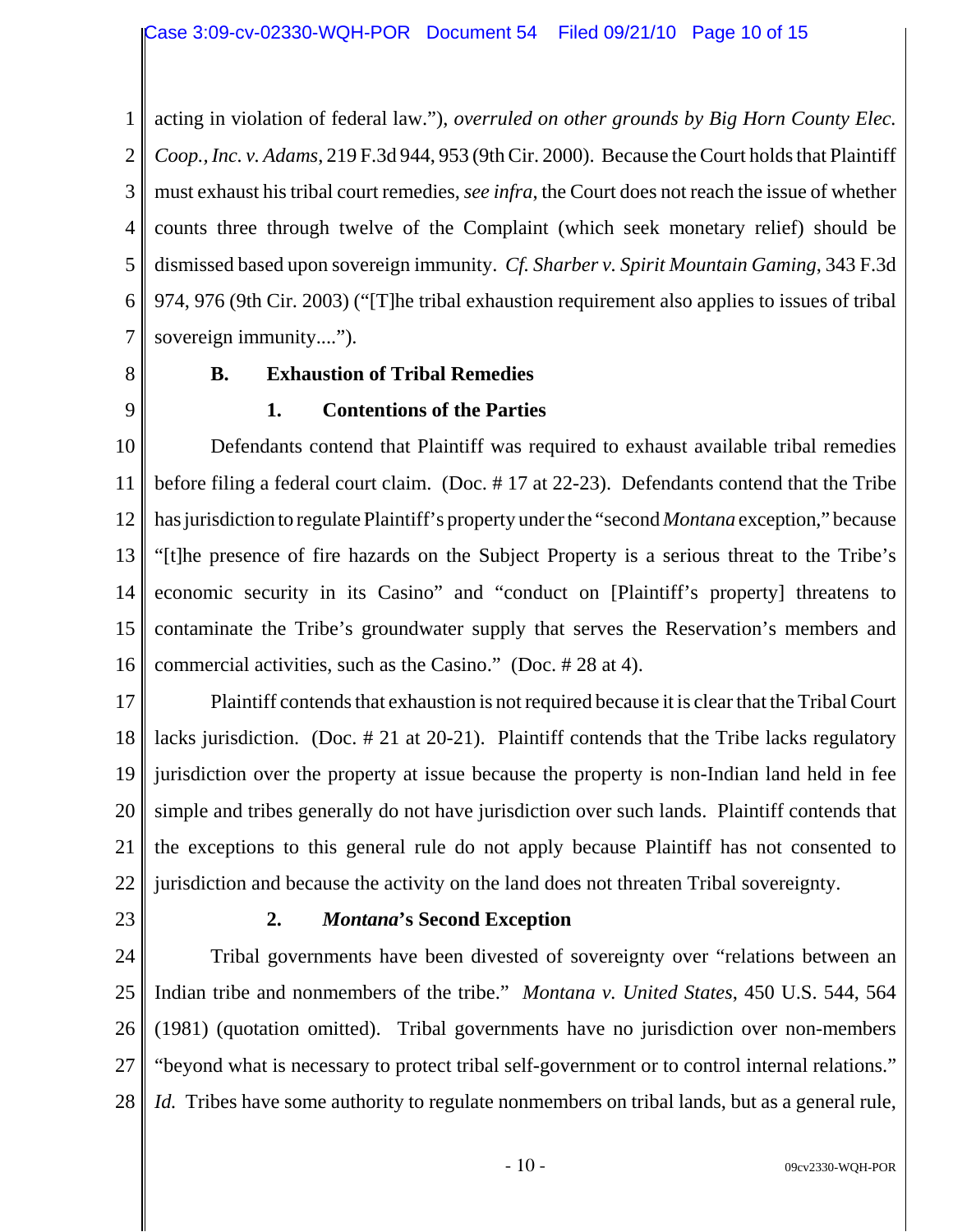1 2 3 4 5 6 7 8 9 10 11 12 tribes may not regulate nonmembers on non-Indian land within the boundaries of the reservation. *Id.* at 564-65. There are two exceptions to that general rule; only the second exception is at issue in this case: "a tribe may exercise 'civil authority over the conduct of non-Indians on fee lands within the reservation when that conduct threatens or has some direct effect on the political integrity, the economic security, or the health or welfare of the tribe.'" *Plains Commerce Bank v. Long Family Land & Cattle Co.*, 128 S. Ct. 2709, 2720 (2008) (quoting *Montana*, 450 U.S. at 565). This exception is "limited," and "cannot be construed in a manner that would swallow the rule or severely shrink it." *Id.* (quotations omitted). The conduct at issue "must do more than injure the tribe, it must imperil the subsistence of the tribal community." *Id*. at 2726 (quotation omitted). "The burden rests on the tribe to establish one of the exceptions to *Montana*'s general rule that would allow an extension of tribal authority to regulate nonmembers on non-Indian fee land." *Id.* at 2720.

13

#### **3. Exhaustion**

14 15 16 17 18 19 20 21 22 23 24 There is a general rule that if a non-Indian defendant is haled into a tribal court and asserts that the tribal court lacks jurisdiction, the defendant must exhaust tribal remedies before seeking to enjoin the tribal proceeding in federal court. *See Nat'l Farmers Union Ins. Co. v. Crow Tribe of Indians*, 471 U.S. 845 (1985). Even when there is no pending proceeding in tribal court, a nonmember plaintiff may not sue in federal court asserting that the tribe lacks regulatory authority over nonmember actions taken on non-Indian land within a reservation without exhausting tribal court remedies. *See Burlington N. v. Crow Tribal Council*, 940 F.3d 1239, 1246 (9th Cir. 1991); *see also Sharber*, 343 F.3d at 976 ("The absence of any ongoing litigation over the same matter in tribal courts does not defeat the tribal exhaustion requirement."). "Exhaustion is prudential; it is required as a matter of comity, not as a jurisdictional prerequisite." *Boozer v. Wilder*, 381 F.3d 931, 935 (9th Cir. 2004).

25 26 27 28 Plaintiff contends that "the *Strate* exception makes the tribal court exhaustion doctrine inapplicable under the facts of this case." (Doc. # 21 at 20). The "*Strate* exception" provides that exhaustion is not required "'[w]hen ... it is plain that no federal grant provides for tribal governance of nonmembers' conduct on land covered by *Montana*'s main rule,' so the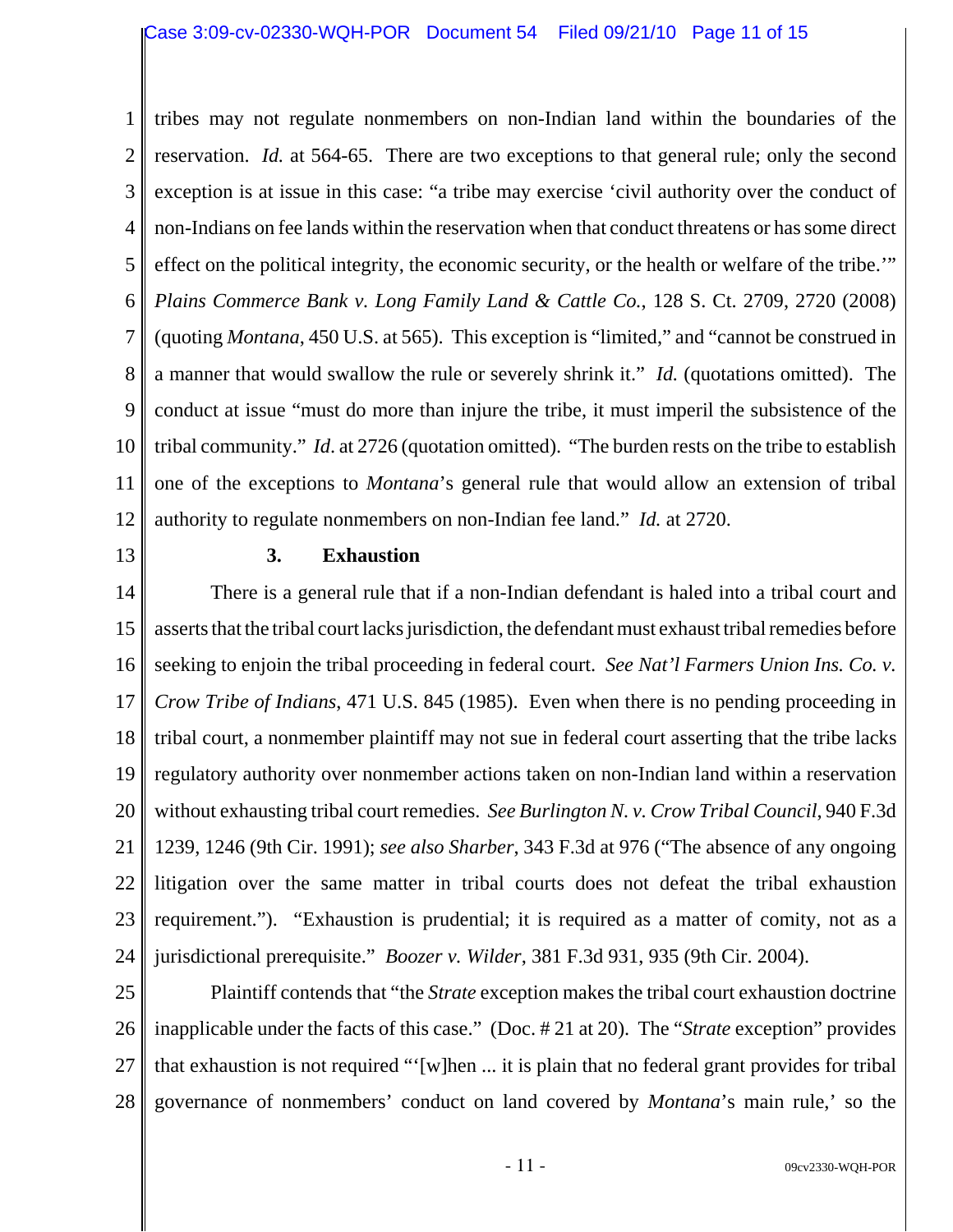1 2 3 4 5 6 7 exhaustion requirement 'would serve no purpose other than delay.'" *Nevada v. Hicks*, 533 U.S. 353, 369 (2001) (quoting *Strate v. A-1 Contractors*, 520 U.S. 438, 459-60, n.14 (1997)).2 When determining "whether it is plain that the tribal court lacks jurisdiction," a court considers whether "jurisdiction is colorable or plausible." *Elliott v. White Mountain Apache Tribal Court*, 566 F.3d 842, 848 (9th Cir. 2009) ("If jurisdiction is colorable or plausible, then the exception does not apply and exhaustion of tribal court remedies is required.") (quotations omitted).

8 9 10 11 12 13 14 15 16 17 18 19 20 The Court of Appeals for the Ninth Circuit has held that "threats to water rights may invoke inherent tribal authority over non-Indians" pursuant to *Montana*'s second exception. *Montana v. U.S. Envtl. Prot. Agency*, 137 F.3d 1135, 1141 (9th Cir. 1998) ("*Montana II*"). "A tribe retains the inherent power to exercise civil authority over the conduct of non-Indians on fee lands within its reservation when that conduct threatens or has some direct effect on the health and welfare of the tribe. This includes conduct that involves the tribe's water rights." *Id.* (quotation omitted). Similarly, tribes have a "strong interest" in "prevention of forest fires, and preservation of its natural resources" which could plausibly support tribal court jurisdiction pursuant to *Montana*'s second exception. *Elliott*, 566 F.3d at 850; *cf. id.* ("[E]ven if we applied the two *Montana* exceptions without regard to the Supreme Court's instruction that ownership of the land may be dispositive in some cases, we reach the same conclusion: In the circumstances of this case, we cannot say that the tribal court plainly lacks jurisdiction.") (holding that it is not plain that a tribal court lacked jurisdiction over a nonmember for

21

<sup>22</sup> 23 24 25 26 27 28  $2$  There is a second exception to the exhaustion requirement, which applies "when an assertion of tribal court jurisdiction is 'motivated by a desire to harass or is conducted in bad faith.'" *Elliott v. White Mountain Apache Tribal Court*, 566 F.3d 842, 847 (9th Cir. 2009) (quoting *Nevada*, 533 U.S. at 369). In opposition to the Motion to Dismiss, Plaintiff has not contended that this exception is applicable, although Plaintiff's Complaint alleges that Defendants "have attempted to implement and effectuate, a plan ... to acquire ... 'on the cheap' [Plaintiff's] five-acre parcel" (Doc.  $\# 1 \P 14$ ). Even if Plaintiff had properly raised the argument in opposition to the Motion to Dismiss, the evidence in the record is not sufficient to "prove[] that enforcement of the statutory scheme was the product of bad faith conduct or was perpetuated with a motive to harass." *A & A Concrete, Inc. v. White Mountain Apache Tribe*, 781 F.2d 1411, 1417 (9th Cir. 1986) ("This exception to the exhaustion requirement ... may not be utilized unless it is alleged and proved that enforcement of the statutory scheme was the product of bad faith conduct or was perpetuated with a motive to harass. No such proof appears in the record."); *see also Elliott*, 566 F.3d at 847 (exception inapplicable because "there is no evidence of bad faith or harassment in the record").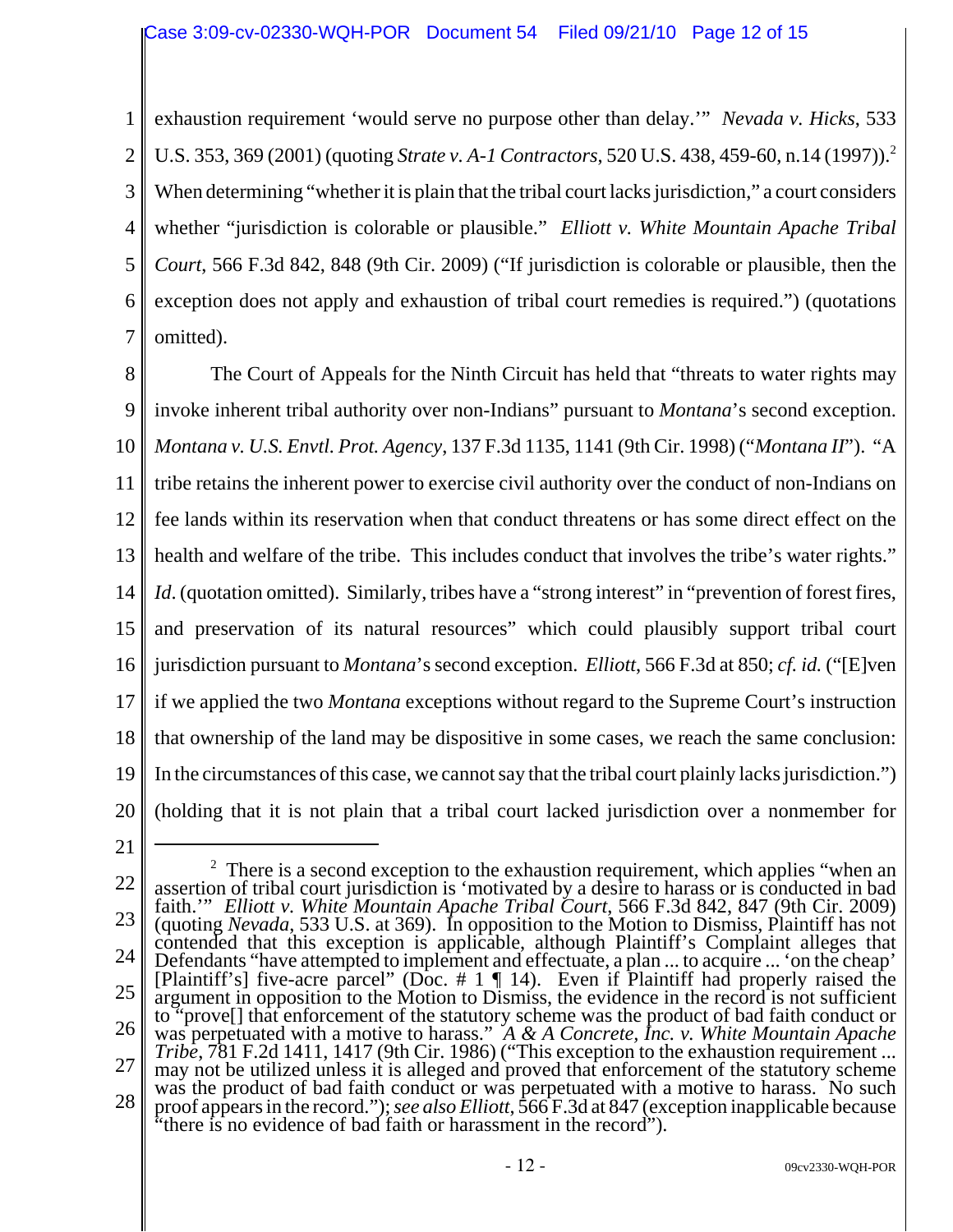1

violating tribal regulations which prohibit setting a fire without a permit on tribal land).

2 3 4 5 6 7 8 9 10 Defendants have submitted evidence indicating that conduct on Plaintiff's property "pose direct threats to the Tribe's groundwater resources." (Minjares Decl. ¶ 29, Doc. # 52). Defendants also have submitted evidence that "[c]onditions on the Subject Property during the [2007] Poomacha Fire contributed to the spread of wildfire from that property to Tribal lands across the street on which the Casino is located." (Mazzetti Decl. ¶ 15, Doc. # 17-2). Although Plaintiff disputes this evidence, Defendants have shown that conduct on Plaintiff's property plausibly could threaten the Tribe's groundwater resources and could contribute to the spread of wildfires on the reservation. This showing is sufficient to require exhaustion, given the relief requested by the first two counts of the Complaint.

11 12 13 14 15 16 17 18 19 20 21 In the first count of the Complaint, Plaintiff requests that the Court "declare and adjudge that neither the Rincon Tribe nor the above-named Tribal defendants presently have, nor in the future could as a matter of law have, any regulatory or adjudicative authority of any nature whatever over or as to plaintiff and/or over or as to subject property." (Doc. #1 ¶ 23(d)). The second count of the Complaint seeks the issuance of "a mandatory injunction requiring and ordering that the above-named Tribal defendants desist and refrain from any further actual or attempted enforcement, prospectively and in the future, of any and all purported Rincon Tribe regulatory or adjudicative authority over or as to plaintiff and/or over or as to subject property." *Id*. ¶ 29. The declaratory and injunctive relief requested make no exception for "conduct [that] threatens or has some direct effect on the political integrity, the economic security, or the health or welfare of the tribe." *Montana*, 450 U.S. at 565.

22 23 24 25 26 27 28 Given the breadth of the declaratory and injunctive relief requested by Plaintiff, there is a "colorable or plausible" claim to tribal regulatory and tribal court jurisdiction pursuant to *Montana*'s second exception. *Elliott*, 566 F.3d at 848; *cf. Montana II*, 137 F.3d at 1141. Although *Montana*'s second exception should not "be construed in a manner that would swallow the rule or severely shrink it," *Plains Commerce Bank*, 128 S. Ct. at 2720, neither should it be construed in a manner that would eliminate the exception entirely. Because tribal court jurisdiction is plausible, "principles of comity require [federal courts] to give the tribal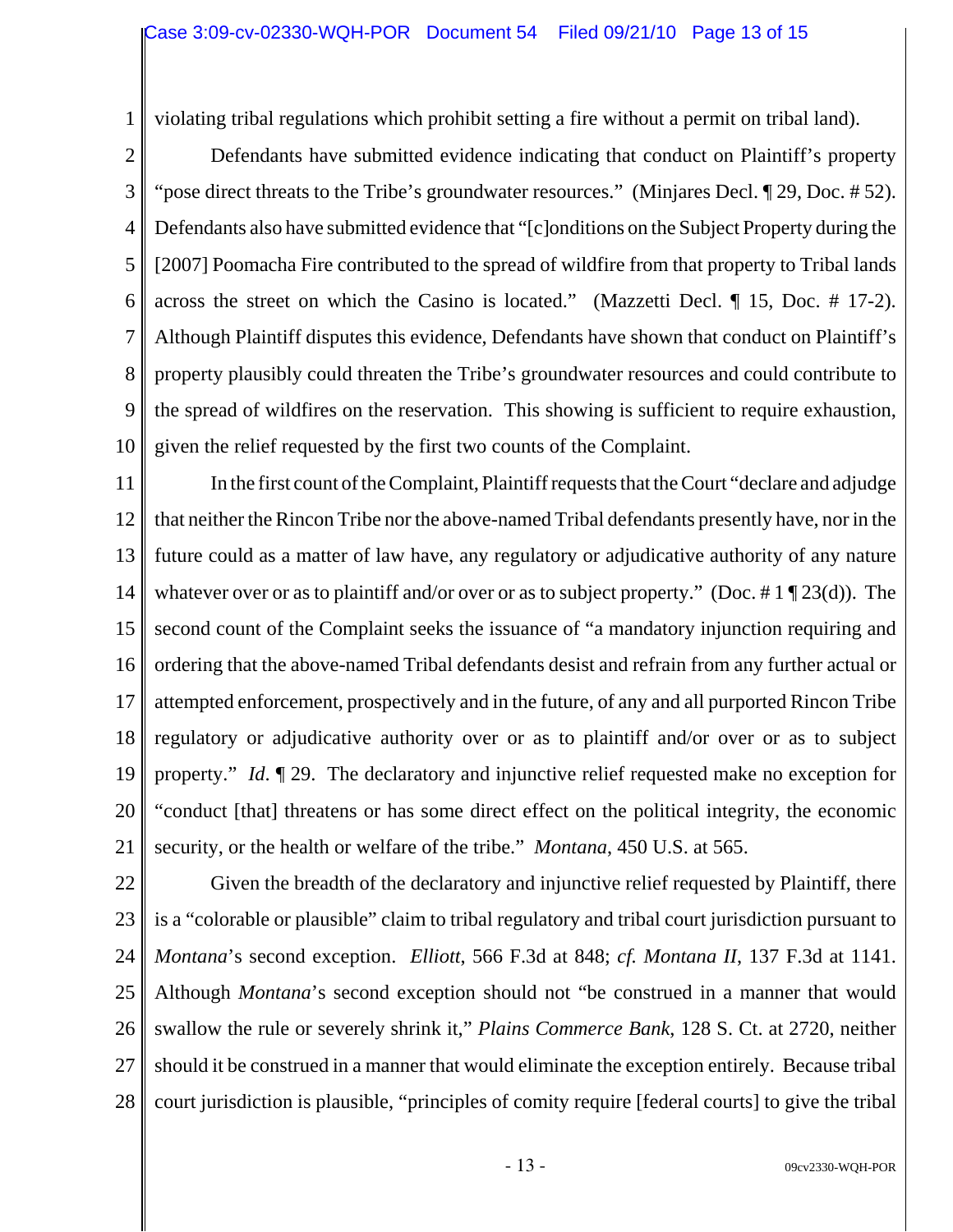1 2 3 courts a full opportunity to determine their own jurisdiction in the first instance." *Elliott*, 566 F.3d at 850-51. The Court concludes that Plaintiff must exhaust tribal remedies prior to asserting its claims in this Court.

4 5 6 7 8 9 10 11 12 13 14 15 The Court has the discretion to dismiss or stay this action while Plaintiff exhausts its tribal court remedies. *See Atwood v. Fort Peck Tribal Court Assiniboine*, 513 F.3d 943, 948 (9th Cir. 2008) ("As a matter of discretion, a district court may either dismiss a case or stay the action while a tribal court handles the matter.") (citing *Nat'l Farmers*, 471 U.S. at 857). Plaintiff has not asserted that the statute of limitations would bar Plaintiff from asserting its claims in a later-filed action post-exhaustion. *Cf. Sharber*, 343 F.3d at 976 ("[D]ismissal might mean that [plaintiff] would later be barred permanently from asserting his claims in the federal forum by the running of the applicable statute of limitations. Under the circumstances, the district court should have stayed, not dismissed, the federal action pending the exhaustion of tribal remedies."). Defendants' attempts to assert regulatory jurisdiction over Plaintiff and the property at issue are ongoing, and Plaintiff requests prospective relief in counts one and two of the Complaint.

16 17 18 19 20 21 22 Donius has filed an essentially identical Complaint against the same Defendants in another action pending before this Court, *Donius v. Mazzetti*, S.D. Cal. Case No. 10cv591- WQH-POR. As discussed above, issues have been raised concerning Plaintiff's standing in this case. If the Court dismisses each action, Plaintiff and Donius (who are represented by the same counsel) will have the opportunity to refile any claims which remain after exhaustion in a single action, which potentially would eliminate any doubt regarding standing and would better conserve judicial resources. The Court finds that this weighs in favor of dismissal.

23 24 25 26 27 28 The Court takes judicial notice of the civil complaint filed against Plaintiff and Donius in the Intertribal Court of Southern California by the Rincon Tribe on July 30, 2010. (Doc. # 45, Ex. A). The complaint pending in Tribal Court raises issues related to the claims in Plaintiff's Complaint in this action. The fact that there is a pending proceeding in Tribal Court weighs in favor of dismissal of this action. *See Atwood*, 513 F.3d at 948 ("Because the parties do not dispute that the ... issue is still pending before the Tribal Court, the district court